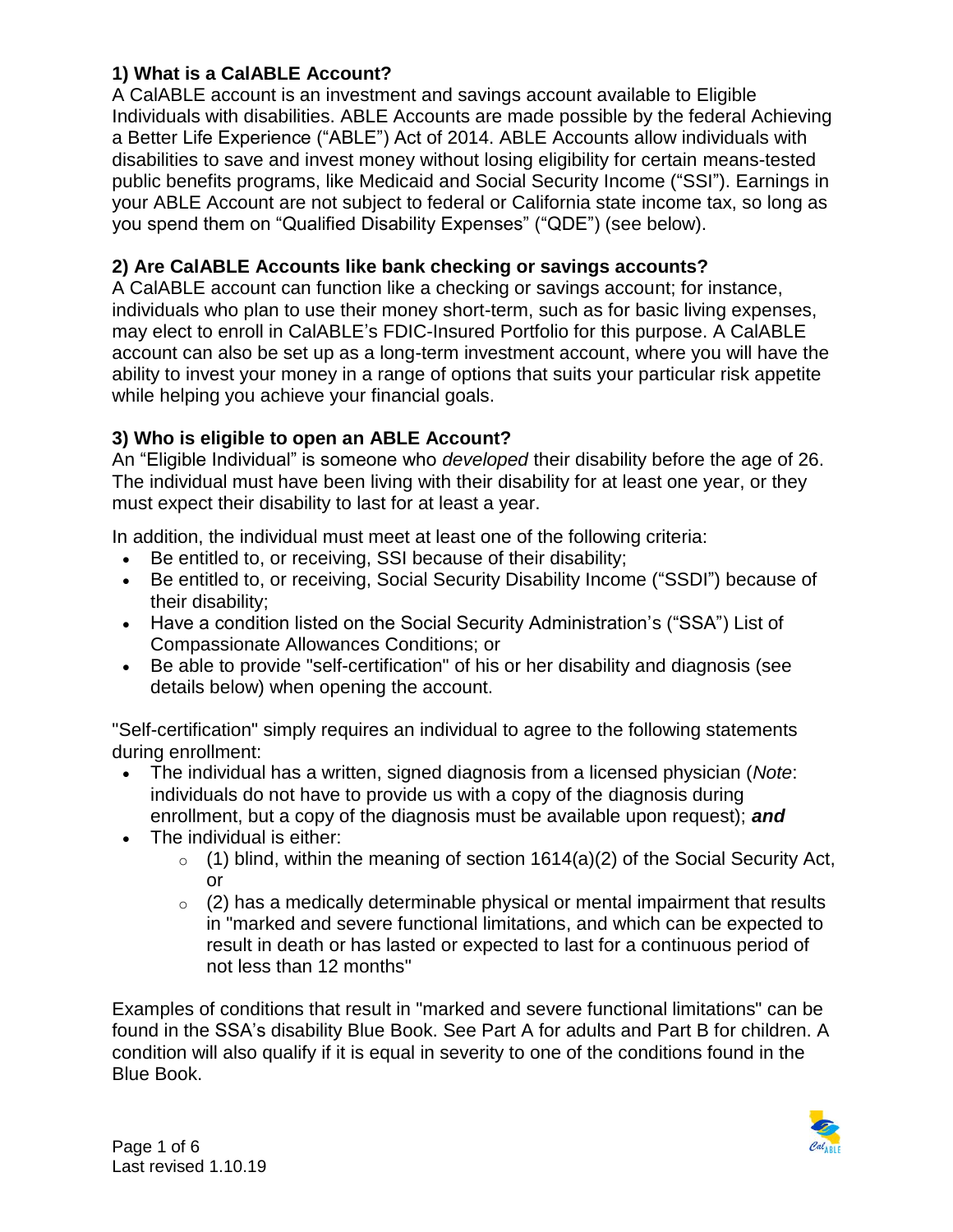## **4) How do I prove my eligibility?**

Through CalABLE's enrollment website, you will be asked to indicate how you meet the eligibility criteria. If you are self-certifying your disability, you may need to provide your doctor's name and address and the date of your diagnosis or onset of disability. Although you will not need to produce a copy of your diagnosis in order to open an account, you must have a record of the diagnosis readily available in case of an audit by the SSA and/or Internal Revenue Service ("IRS").

### **5) Is enrollment in CalABLE limited to Californians?**

No. Most states, including California, offer plans that are open to residents outside of their state – although there are exceptions. If you reside outside of California, you may wish to review your state's ABLE plan to see if it offers certain benefits for its residents, such as tax incentives. For a current list of ABLE plans nationwide and to compare plans and features, you may visit the ABLE National Resource Center at http://ablenrc.org/state-review.

#### **6) How can I use the money in my CalABLE Account?**

Money in your CalABLE account can be used to pay for a QDE. An expense is "qualified" if:

 (1) You incurred the expense at a time when you were considered an Eligible Individual (see "Eligibility" above);

(2) The expense relates to your disability; and

 (3) The expense helps you to maintain or improve your health, independence, or quality of life.

## **7) What are some examples of Qualified Disability Expenses?**

QDEs do not have to be merely medical expenses. They can include basic living expenditures. While the following list is not exhaustive, some examples of QDEs are:

## **Education**

- Tuition for preschool through post-secondary education
- Books
- Supplies and educational materials

#### **Housing**

- Expenses for a primary residence
- Rent
- Purchase of a primary residence
- Mortgage payments
- Real property taxes
- Utility charges

*NOTE: SSI benefits can be affected if you use CalABLE funds for any housing expenses and don't spend the money right away. To avoid any impact to your SSI benefits, be sure to spend housing money within the same calendar month that you withdraw the money. For example, if you withdraw \$800 from your account on June* 

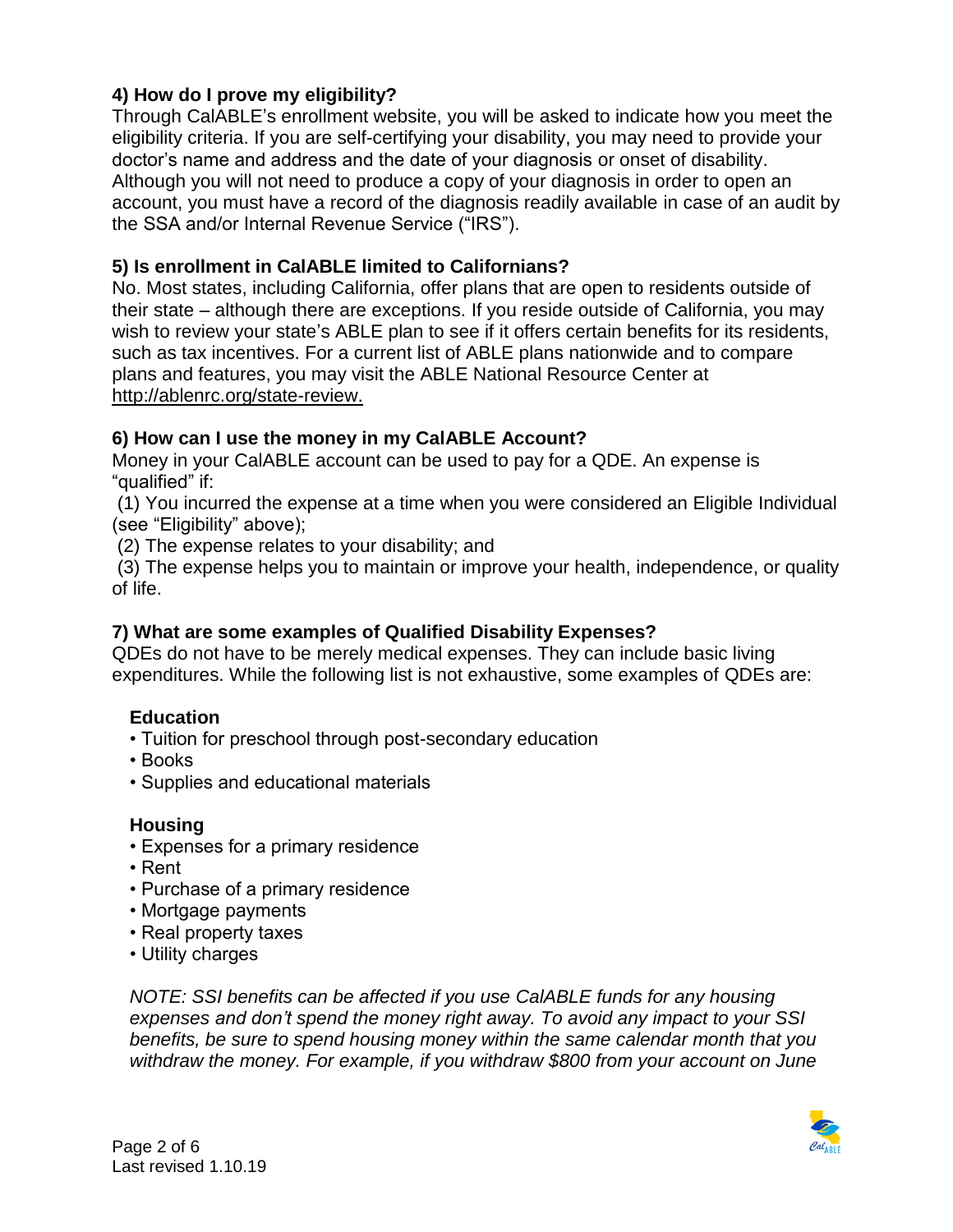*3rd for rent, you must pay that money to your landlord by June 30th. As long as you do not hold housing funds over from one calendar month to the next, the funds will not affect your SSI benefits.* 

## **Transportation**

- Use of mass transit
- Purchase or modification of vehicles
- Moving expenses

## **Employment Support**

- Expenses related to obtaining and maintaining employment
- Job-related training

## **Health, Prevention and Wellness**

- Premiums for health insurance
- Mental health, medical, vision, and dental expenses
- Habilitation and rehabilitation services
- Durable medical equipment
- Therapy
- Respite care
- Long term services and supports
- Nutritional management
- Communication services and devices
- Adaptive equipment
- Personal assistance

## **Assistive Technology and Personal Support**

• Expenses for assistive technology and personal support (*e.g.*, a smart phone for a child with autism)

## **Miscellaneous Expenses**

- Financial management and administrative services
- Legal fees
- Oversight and monitoring
- Home improvement, modifications, maintenance and repairs
- Funeral and burial expenses

#### **8) How do I prove that I am spending my money on Qualified Disability Expenses?**

It is up to you to track how you spend the money in your CalABLE Account. We will not ask you how you plan to spend your money or request receipts. However, the IRS may ask you to verify your expenditures. You should keep good records on how you are spending your CalABLE funds.

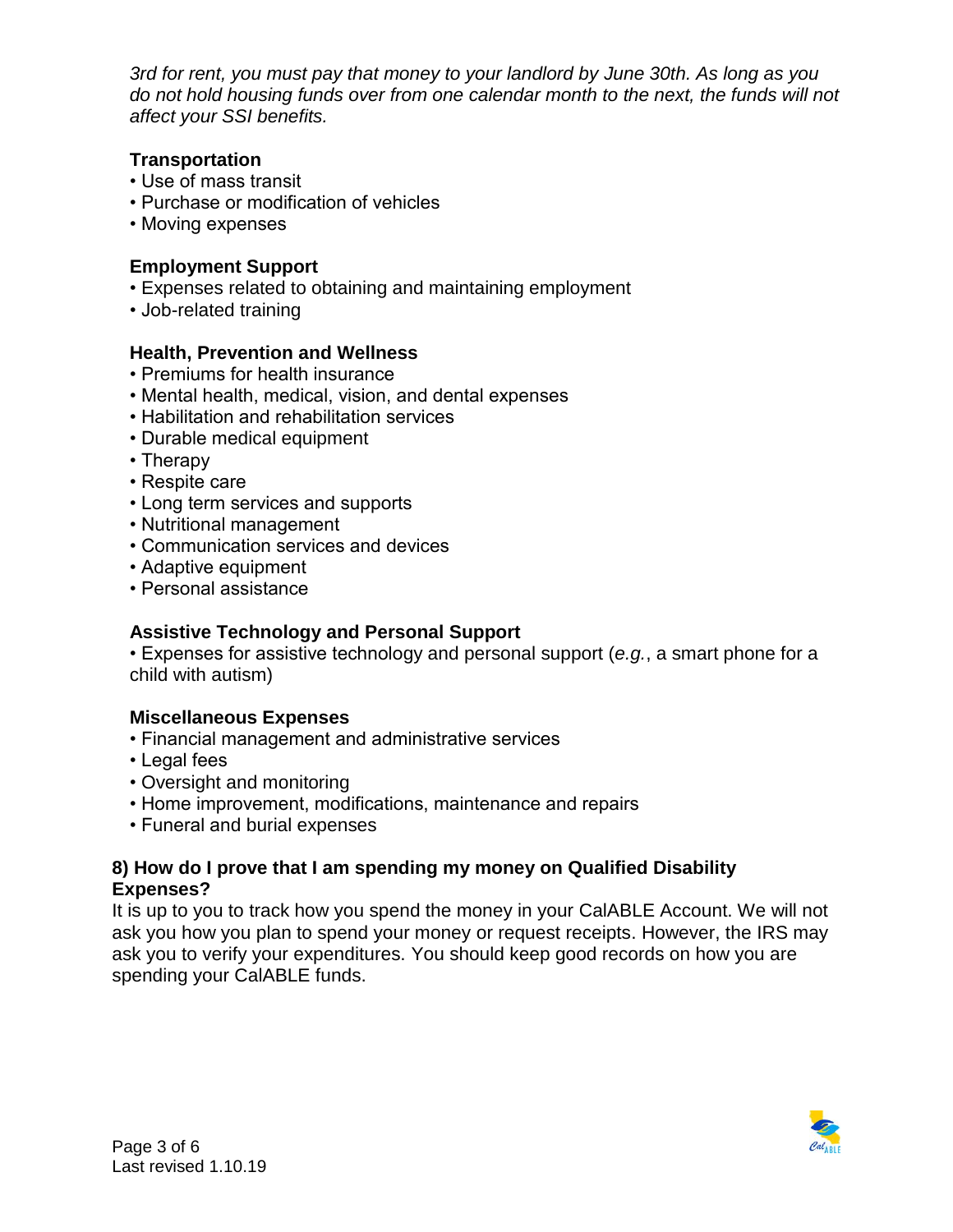## **9) What if I use my CalABLE funds for something that isn't a Qualified Disability Expense?**

You may have to pay income taxes, plus a 10% additional federal tax and a 2.5% California state tax on the earnings portion of those expenses. Additionally, the non-Qualified funds you withdraw may then become a resource and be counted against you for purposes of determining your eligibility for means-tested public benefits programs like SSI.

## **10) Can I use CalABLE account funds for housing and rent?**

Yes! But if you receive SSI benefits, be sure to immediately spend any money you withdraw for housing expenses, to avoid any negative impact to your SSI. As long as you spend the housing funds within the same calendar month that you withdraw the money, the housing payments will not affect your SSI benefits.

## **11) Who can set up a CalABLE Account?**

An Eligible Individual, the parent or legal guardian/conservator of an Eligible Individual, or the holder of a power of attorney for an Eligible Individual can set up a beneficiary's CalABLE account.

## **12) How much does it cost to open a CalABLE Account? Is there a minimum amount I have to contribute in order to open a CalABLE Account?**

Online enrollment is free. CalABLE's fees are comparable to other state ABLE plans. CalABLE has a low \$37 yearly account maintenance fee which will be collected monthly (\$3.08/month), in addition to an investment fee which will range from 0.00% (if selecting the FDIC-Insured Portfolio) to 0.10% of the assets in the account. There is also a state administrative fee of 0.44% of assets in the account. When opening the account, there is a minimum deposit of \$25.00 required.

# **13) What are some of CalABLE's features and benefits?**

CalABLE offers:

- Free, easy online enrollment process
- Ability to make contributions/deposits via electronic fund transfers from a bank account, or by check
- Ability to invite friends and family members to contribute directly to your account by creating an E-Gifting Event
- Diverse yet simple investment options
- Prepaid debit card (coming soon)
- Account protection from creditors and from recovery by Medicaid upon the beneficiary's passing (note: this protection does not extend to California residents with an out-of-state ABLE plan)

## **13) Can I have more than one ABLE Account?**

No. Individuals can have only one ABLE Account.

# **14) Do I have to pay taxes on the money in my CalABLE Account?**

You do not have to pay taxes on any money while it is in your CalABLE account. You also do not have to pay taxes on any money you withdraw from your CalABLE account,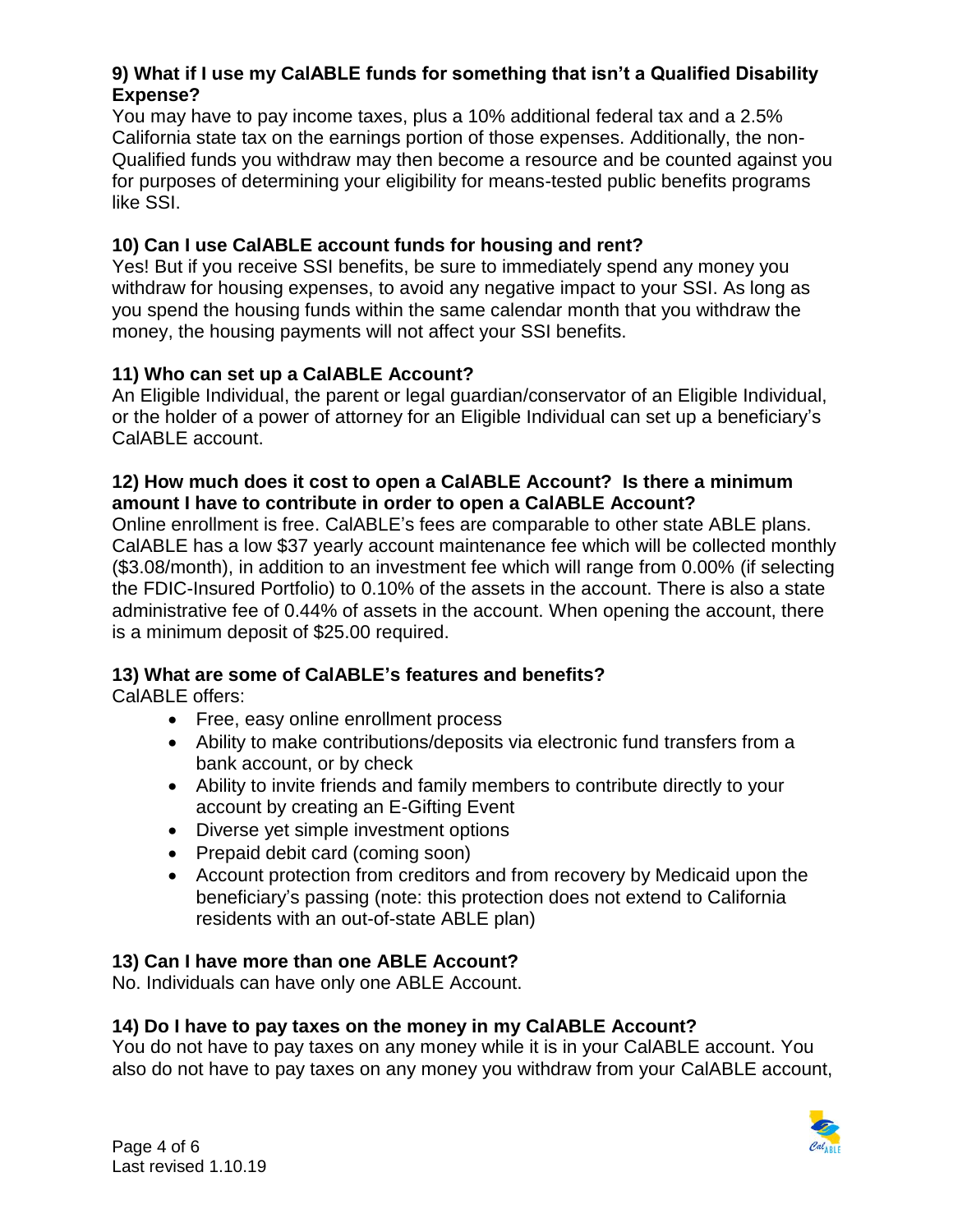as long as you use the money to pay for a QDE.

## **15) Are there limits on how much I can contribute to my CalABLE Account?**

Yes. The maximum yearly contribution limit is currently \$15,000. The maximum lifetime limit is currently \$100,000 before SSI or state-means tested benefits are suspended (however, in California, beneficiaries are able to save up to \$529,000 and still participate in Medi-Cal and other federal means-tested public benefits programs). Once your balance drops below the lifetime limit, you may resume making contributions. CalABLE's system will automatically reject excess contributions, so there is no risk to your benefits.

Account owners who are employed have the ability to contribute above the \$15,000 annual contribution limit, provided they do not participate in an employer-sponsored retirement plan. Working beneficiaries can contribute whichever is less:

- Amount equal to annual gross salary OR
- Federal Poverty Level (\$12,140 in 2019)
- For a potential \$27,140 per year

#### **16) Who can contribute money into my CalABLE Account?**  Anyone.

## **17) How can I take money out of my CalABLE Account?**

You can transfer funds electronically to a personal checking or savings account through the enrollment website, or request third-party checks be written directly from your account. CalABLE will also offer a prepaid (loadable) debit card in the coming months. There are no charges on withdrawals and no limit on the number of withdrawals you can make.

#### **18) Will the money I save in a CalABLE account affect my Medicaid/Medi-Cal eligibility?**

No. The money in a CalABLE account will not affect your eligibility for Medicaid benefits.

## **19) Will I lose my SSI eligibility if I open a CalABLE Account?**

No, but your SSI benefits may be suspended if your CalABLE account balance is over \$100,000. Any money in your CalABLE account *over* \$100,000 will be treated as a countable resource when determining your SSI benefits or eligibility for state-means tested programs. You will begin receiving your benefits again once your CalABLE account balance drops to or below \$100,000.

## **20) Can an individual with a disability work and maintain a CalABLE Account?**

Yes, as long as the individual meets the eligibility requirements for a CalABLE account.

#### **21) Can I have a CalABLE account and a Special Needs Trust or other type of Trust?**

Yes, you can maintain your CalABLE account in addition to trusts. There are pros and cons to each depending on your individual circumstances, but in general, these two tools complement one another. We recommend you consult a licensed financial planner